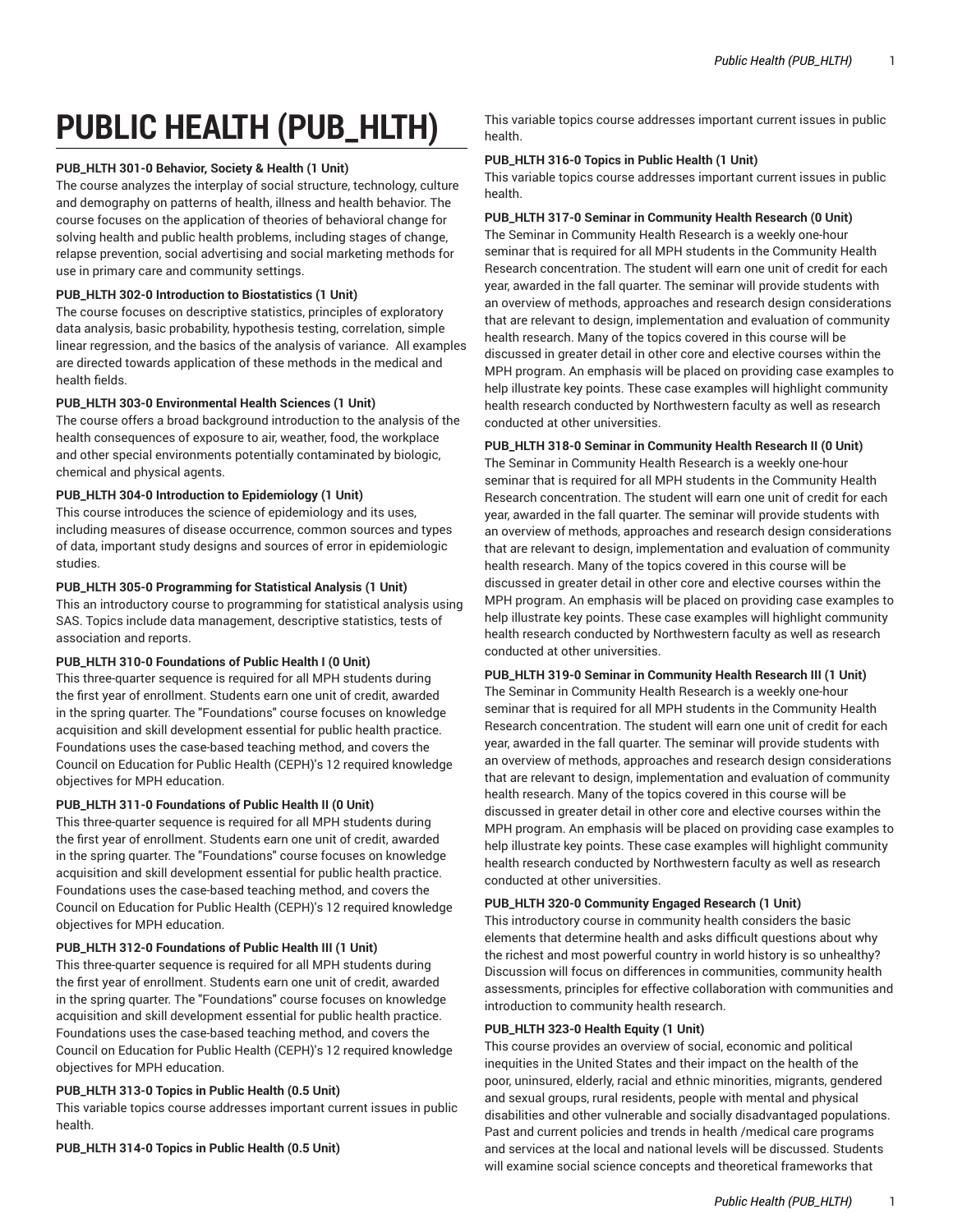will expand their knowledge and skills and empower them to become agents of social change using public health models to impact individuals, families, communities and institutions. Class topics and discussions will centered on: social and income inequalities; access (or lack of) to healthcare, including preventive services and other social resources; roles of government and the legislative process; quality care; legal and ethical issues; among others. Throughout the course, discussions will center on the social determinants of health - neighborhood environments and strategies toward short and long term solutions in the elimination of health disparities and achieving health equity. Discussion about the Patient Protection and Affordable Care Act and recent Supreme Court rulings will also be integrated into many of the discussions.

## **PUB\_HLTH 330-0 Global Tobacco: Control and Prevention (1 Unit)**

The purpose of the course is to provide students with information on the health problems associated with tobacco use across the lifespan; the consequences of second- and third-hand smoke; new and promising clinical, public health and legal strategies for both prevention and cessation; and international perspectives on tobacco control. Special emphasis will be directed at tobacco use and prevention among vulnerable populations, including youth, minorities and the poor.

# **PUB\_HLTH 350-0 Dual Degree Seminar: Topics in Public Health for the Physical Therapist (0.05-0.15 Unit)**

The Topics in Public Health for the Physical Therapist seminar course sequence prepares the physical therapist/public health professional by explicitly linking and integrating physical therapy practice and public health practice. The course emphasis is to foster awareness of opportunities for the physical therapist/public health professional through discussion and analysis of public health practice and physical therapy practice. This course provides students the opportunity to interact with faculty on topics that integrate physical therapy and public health practice and policy. Goals of this course are to discuss the intersection of population health and clinical practice and the application of core skills needed for success in a physical therapist-public health career. Prerequisite: Only students in the DPT-MPH degree program are eligible to take this course.

## **PUB\_HLTH 387-0 Seminar in Global Health I (0 Unit)**

The Seminar in Global Health is a weekly one-hour three-quarter (Fall, Winter, Spring) seminar that is required for all MPH students in the Global Health concentration. The seminar will provide students with an overview of the concentration, the interdisciplinary breadth of coursework, and the field and culminating experiences. The seminar will provide opportunities for critical analysis and dialogue on major global health issues. Many of the topics covered in this course will be discussed in greater detail in other core and elective courses within the MPH program and Global Health Concentration. An emphasis will be placed on providing case examples to help illustrate key points. These case examples will highlight global health research and practice. All three courses (PUB\_HLTH 387-0, PUB\_HLTH 388-0, PUB\_HLTH 389-0) must be successfully completed in order to earn 1 credit at the end of spring quarter.

#### **PUB\_HLTH 388-0 Seminar in Global Health II (0 Unit)**

The Seminar in Global Health is a weekly one-hour three-quarter (Fall, Winter, Spring) seminar that is required for all MPH students in the Global Health concentration. The seminar will provide students with an overview of the concentration, the interdisciplinary breadth of coursework, and the field and culminating experiences. The seminar will provide opportunities for critical analysis and dialogue on major global health issues. Many of the topics covered in this course will be discussed in greater detail in other core and elective courses within the MPH program and Global Health Concentration. An emphasis will be placed on providing case examples to help illustrate key points. These case examples will highlight

global health research and practice. All three courses (PUB\_HLTH 387-0, PUB\_HLTH 388-0, PUB\_HLTH 389-0) must be successfully completed in order to earn 1 credit at the end of Spring quarter.

#### **PUB\_HLTH 389-0 Seminar in Global Health III (1 Unit)**

The Seminar in Global Health is a weekly one-hour three-quarter (Fall, Winter, Spring) seminar that is required for all MPH students in the Global Health concentration. The seminar will provide students with an overview of the concentration, the interdisciplinary breadth of coursework, and the field and culminating experiences. The seminar will provide opportunities for critical analysis and dialogue on major global health issues. Many of the topics covered in this course will be discussed in greater detail in other core and elective courses within the MPH program and Global Health Concentration. An emphasis will be placed on providing case examples to help illustrate key points. These case examples will highlight global health research and practice. All three courses (PUB\_HLTH 387-0, PUB\_HLTH 388-0, PUB\_HLTH 389-0) must be successfully completed in order to earn 1 credit at the end of Spring quarter.

#### **PUB\_HLTH 390-0 International Public Health I (1 Unit)**

Introduction to International Public Health will orient students to the biological, socio-cultural and economic influences on population-level variation in health and well-being. The continuum between health and illness will be explored, focusing on both the proximate and distal determinants of variation in health and well-being. Students will learn about key players in international health - the multilateral and bilateral donor communities, Ministries of Health, UN agencies, foundations, NGOs - and understand important shifts in donor policies towards healthcare delivery. They will be introduced to the major health problems currently affecting the developing world and alerted to the importance of employing a population-based vs. a purely clinical approach to solving these health problems.

# **PUB\_HLTH 391-0 Global Health Care Service Delivery (1 Unit)**

The course will engage students in an analysis of case studies that describe interventions to improve healthcare delivery in resource-limited settings. The cases capture various programmatic, organizational and policy-related innovations related to care delivery. Classroom discussions of these case studies will help illuminate principles and frameworks for the design of effective global health interventions. Through a focus on HIV, TB, malaria and other health conditions, these cases will allow students to carefully consider the question of how epidemiology, pathophysiology, culture, economy and politics inform the design and performance of global health programs.

#### **PUB\_HLTH 393-0 Introduction to Health and Human Rights (1 Unit)**

This course, which is open to Public Health, Law and Kellogg students, examines the intersection of health and human rights at the global and national levels, in theory and in practice. Readings and discussion will focus on the following topics: the complex relationship between health and human rights; the right to health; global activism and litigation to promote health and human rights; the movement for access to medicines; sexual and reproductive health rights; and health systems in the United States. Students will work in interdisciplinary teams on a health assessment and intervention known as the Northwestern Access to Health Project. Headed by Professor Brian Citro, with assistance from Health and Human Rights Fellow Elise R. Meyer, the Access to Health Project seeks to leverage academic and community partnerships to maximize access to health in communities in the developing world and the United States.

#### **PUB\_HLTH 411-0 Assessment, Planning & Evaluation in Community Health (1 Unit)**

Assessment, Planning and Evaluation are three core features of community health research. The objective of this course is to provide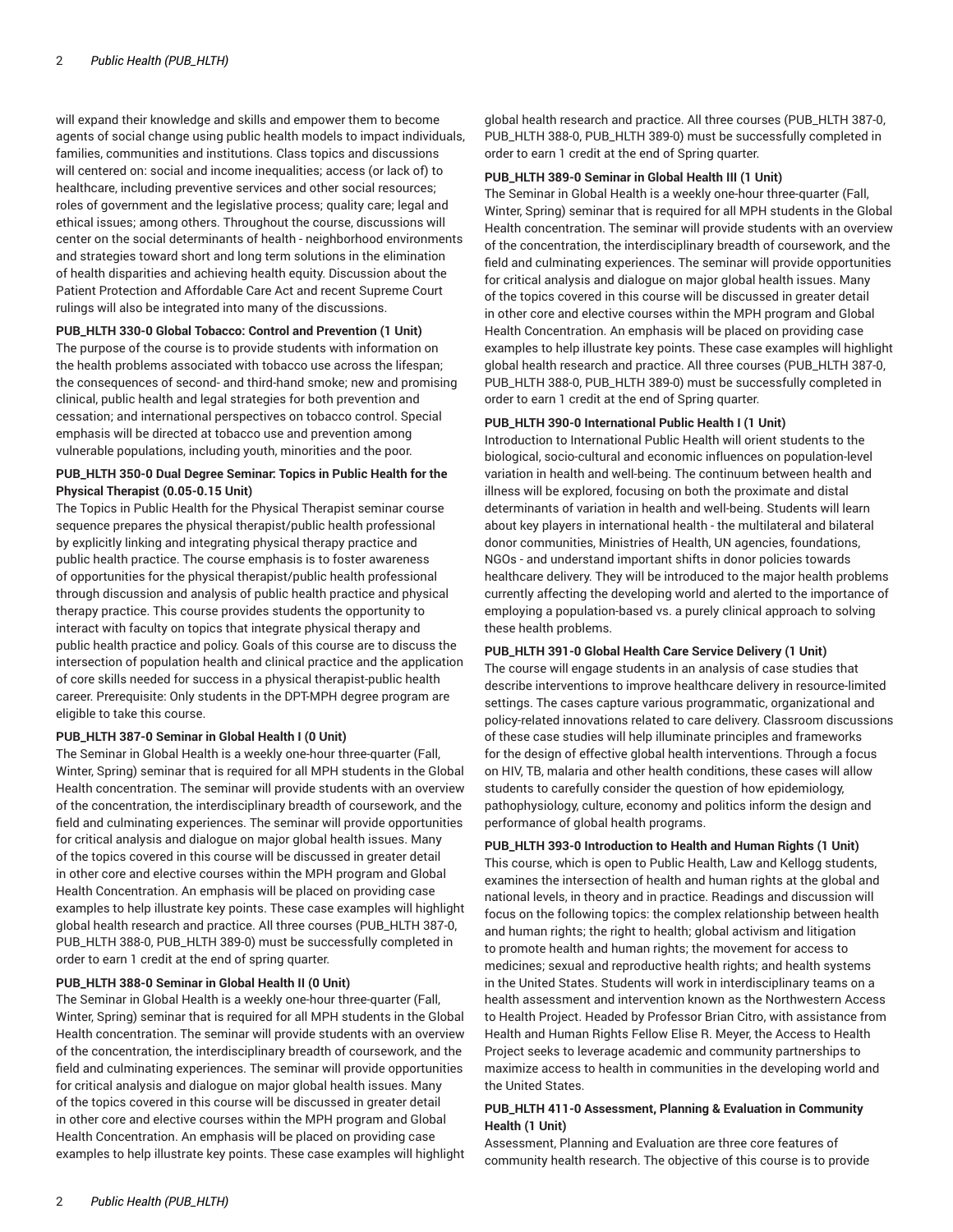an overview of the fundamental and basic skills needed for conducting research with community partners related to health assessments, program planning and evaluation of public health programs. We will focus on efforts needed in working with community partners and research methodologies recommended for effectively and efficiently conducting research without interrupting the flow of community organizations. You will have an opportunity to talk with representatives from community organizations and to apply your learning to an actual community setting.

# **PUB\_HLTH 412-0 Infection Disease Epidemiology and Prevention (1 Unit)**

This course focuses on the public health tools for the surveillance, identification, control and prevention of selected infectious diseases of public health importance. Special emphasis will be focused on outbreak investigations because they provide a unique opportunity to apply many principles of public health practice, including use and interpretation of surveillance data, risk factor analysis and implementation and assessment of control measures.

#### **PUB\_HLTH 414-0 Injury and Violence Prevention (1 Unit)**

This course examines injury as a public health problem and explores research methods, study design, risk factors and prevention strategies applied to problem of injuries. This general framework will be applied to the study of specific injury mechanisms.

# **PUB\_HLTH 415-0 Disease Prevention and Health Promotion: Principles and Application (1 Unit)**

This course explores the value of and barriers to disease prevention and health promotion (DP/HP), factors that influence personal health decisions, preventive interventions directed at individuals (clinical settings) and populations (community settings), strategies for using population health principles to integrate DP/HP into routine medical and Public Health practice and the organization of federal agencies that fund DP/HP activities.

#### **PUB\_HLTH 416-0 Program Evaluation (1 Unit)**

This course will provide students with a comprehensive theoretical, methodological and ethical foundation for conducting public health program evaluation. Students will experience the practice aspects of evaluation including communicating and negotiating with stakeholders, conducting an evaluability assessment, developing logic models and evaluation questions, identifying appropriate data collection methods, gathering reliable and valid evaluation data that are appropriate to the selected design and analysis methods, analyzing data, reporting evaluation results, and ensuring evaluation use. The instructor will facilitate a learning and skill-building environment, drawing on personal experiences and the expertise of others in the field.

## **PUB\_HLTH 417-0 Public Health Law: Promoting Healthy Youth Development (1 Unit)**

This course examines the application of law to critical Public Health issues affecting children and youth including the constitutional and statutory foundation of Public Health law, how legislative and regulatory decisions must negotiate the balance between individual rights and public good and the principles of parens patriae and state police powers. Case studies will illustrate the basis of Public Health jurisprudence at the national level.

# **PUB\_HLTH 418-0 Applied Practice Experience I (0 Unit)**

The Applied Practice Experience (APEx) is a two course sequence, PUB\_HLTH 418-0 and PUB\_HLTH 419-0. Students complete this course while working at a public health service organization or facultysupervised public health project. Students examine real-world aspects of public health practice through scholarly literature, community-based experiential learning, peer coaching, and skill-building modules.

## **PUB\_HLTH 419-0 Applied Practice Experience II (0 Unit)**

In the APEx II, students gain real-word public health practice experience by working with public health leaders to develop public health products that serve diverse communities in domestic or international settings. All MPH students are required to complete the practice experience. Prerequisite: PUB\_HLTH 418-0.

# **PUB\_HLTH 420-0 Introduction to US Health Care System (1 Unit)**

Course Aims: Be able to state and explain the structure, key facts and important issues pertaining to the U.S. health system. Be able to research topics for further study by becoming familiar with the relevant literature and be able to analyze problems in this sector by understanding applicable frameworks.

## **PUB\_HLTH 421-0 Intermediate Biostatistics (1 Unit)**

Intermediate Biostatistics builds upon the material learned in Introduction to Biostatistics. Specifically, the course will focus on singleoutcome, multiple-predictor methods: multiple linear regression for continuous outcomes, logistic regression for binary outcomes, and the Cox proportional hazards model for time-to-event outcomes. Degreeseeking students must take either this course or PUB\_HLTH 422-0.

## **PUB\_HLTH 422-0 Intermediate Epidemiology (1 Unit)**

This course covers epidemiologic methods used in observational epidemiologic studies including the design, conduct and interpretation of observational studies in human populations with a focus on analytic cross-sectional, case-control studies and cohort studies. Key issues related to statistical approaches, validity of measures of exposure and disease and sources of potential errors in interpreting epidemiologic studies will be addressed.

Prerequisites: PUB\_HLTH 304-0, PUB\_HLTH 302-0. Recommended: PUB\_HLTH 421-0.

# **PUB\_HLTH 425-0 Introduction to GIS and Spatial Analysis for Public Health (1 Unit)**

This course is an introduction to GIS and the collection, maintenance and analysis of spatial data for health. It combines practical ArcGIS skills with study of the theory and applications of spatial data and spatial analysis in general and specifically as it relates to population health.

#### **PUB\_HLTH 430-0 Global Health Research Practicum (1 Unit)**

Students will learn to design an evidence-based and culturally appropriate global health research project or program. Specifically, students will gain competence in analyzing needs and resources; developing a technically and programmatically sound causal pathway; articulating program objectives; designing relevant program components and partnerships, implementing a program, planning program monitoring and evaluation, and ensuring program sustainability.

# **PUB\_HLTH 431-0 Basic Decision Analysis and Models of Medical Decision Making (1 Unit)**

This course covers quantitative analytic techniques intended to inform decision makers at the bedside, researchers, and those involved with policy-making. Topics include probability, Bayes' theorem, sensitivity and specificity of diagnostic tests, and decision psychology, with a focus on decision analysis, utility assessment, and cost-effectiveness analysis.

# **PUB\_HLTH 435-0 Health Services Research Design & Analysis Strategies: Technology Assessment (1 Unit)**

This course is an independent study research seminar based on individual student meetings with the instructor and other faculty mentors. The course focuses on completion of a health services research or health policy paper and oral presentation, often in conjunction with MPH program Culminating Experience requirements. Papers require health services research methodological and study design skills or the conceptual and analytical skills needed for public health history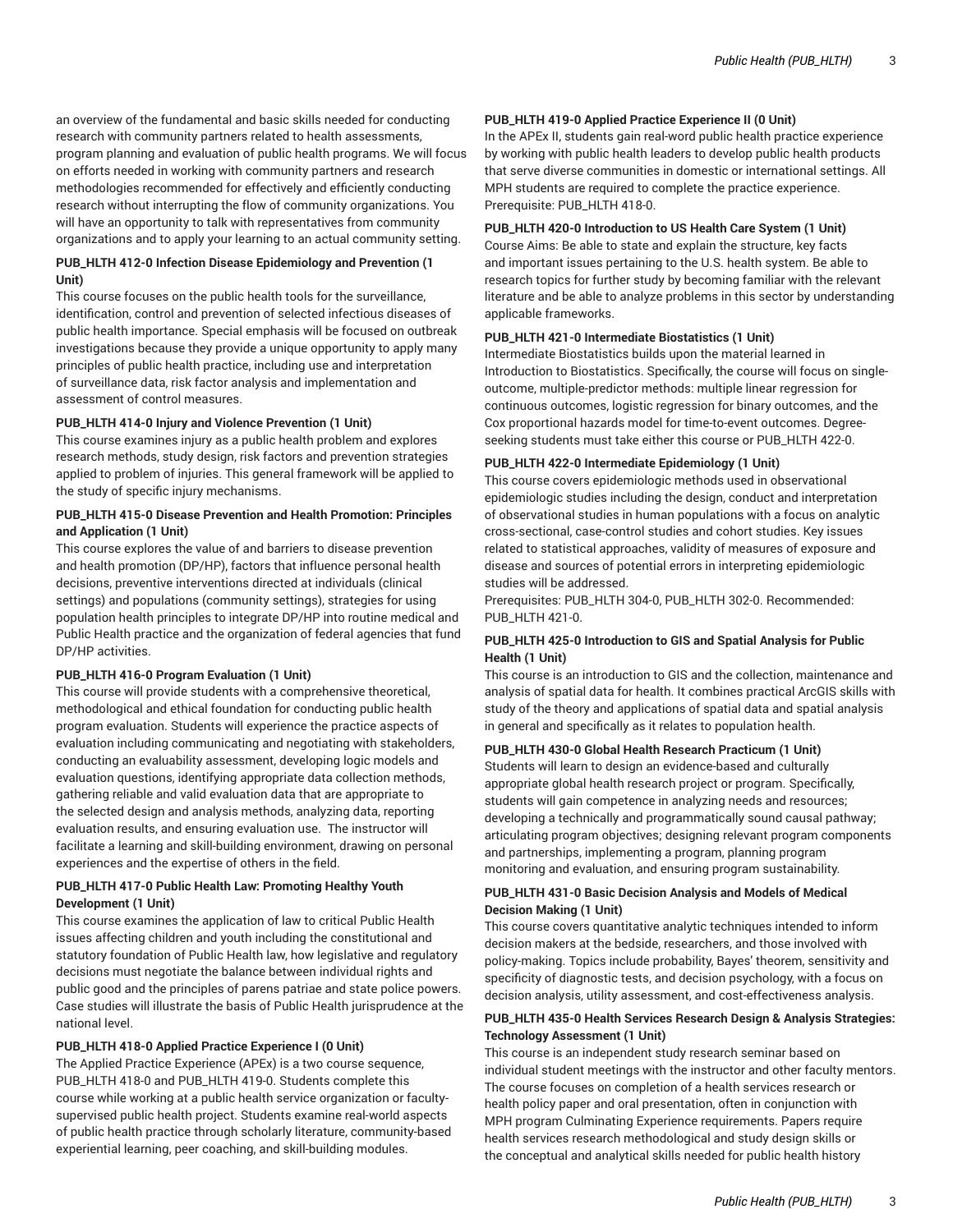or health policy analyses. Learning objectives include applying health services research methods to a public health, clinical policy or public policy problem or debate, describing factors underlying geographic or provider variations in medical practice or health outcomes, using quality measurement, quality improvement, patient safety or epidemiologic research techniques, conducting risk adjustment for evaluation of medical or behavioral health interventions, and addressing critical issues in social determinants of health or social epidemiology. Enrollment requires prior consent of the instructor.

# **PUB\_HLTH 437-0 Practicum on Epidemiologic Research Design & Data (1 Unit)**

This course provides hands-on experience in the design and analysis of epidemiologic studies, with emphasis on applying methodology learned in intermediate level courses. Through independent projects and class exercises, the course covers practical aspects of conducting research. Public Health students are encouraged to bring ideas for their culminating experience to the course so that they can further develop and refine their research plan.

#### **PUB\_HLTH 438-0 Survey Design & Methodology (1 Unit)**

This course focuses on methodological issues regarding the design, implementation, analysis and interpretation of surveys and questionnaires in Public Health research. Various types of self-report data will be discussed, including knowledge, attitudes, behaviors and patientreported outcomes. Issues will include formatting and layout, wording of items and response scales, multilingual translations, sampling, timing of assessments, interviewer training, participant recruitment, data analysis and respondent and staff burden.

#### **PUB\_HLTH 439-0 Qualitative Research Methods (1 Unit)**

This course focuses on qualitative research design, sampling, data management, analysis and report writing. Methods covered include cognitive interviewing for survey construction, individual and group interview methodologies, participant observation, writing and using field notes, cognitive tasks such as decision modeling, domain analysis and the use of mapping techniques in qualitative research. Data analysis instruction includes thematic analyses and code development, consensus and network analyses and an overview of qualitative data management programs.

#### **PUB\_HLTH 441-0 Ethical Issues in Clinical Research (0.5 Unit)**

This case-based course provides student with knowledge of the issues surrounding the ethical conduct of research including making ethical choices in the face of conflicts, and gaining a familiarity with the regulations governing human subjects research.

#### **PUB\_HLTH 444-0 Advanced Decision Analysis (1 Unit)**

This course covers advanced decision-analytic methods useful in medical decision modeling. Included are the probabilistic theory of hazard rates and modeling of age-dependent mortality, Markov modeling, stochastic tree modeling, techniques for multi-way sensitivity analysis such as probabilistic sensitivity analysis and information-value analysis and software of stochastic tree modeling. Medical decision-analytic literature is reviewed and theoretical underpinnings of models are explored. A project using decision analysis software is required.

#### **PUB\_HLTH 445-0 Writing and Peer Reviewing for Scientific Publication (1 Unit)**

Writing and Peer Reviewing is an intensive, hands-on, advanced course in writing for publication in biomedical journals and how to be a successful peer reviewer. The student will be expected to prepare an article, respond to two peer review cycles and at the conclusion of the course, to be ready to submit to a journal.

**PUB\_HLTH 448-0 Introduction to Maternal Child Health (1 Unit)**

This course provides an introduction to the health needs of women and children and the services designed to meet these needs. It introduces the epidemiology of maternal and child health (MCH) and the evidence base for MCH programs. The course provides students with a comprehensive knowledge base with respect to federal funding and other public programs addressing MCH.

#### **PUB\_HLTH 449-0 Public Health Policy (1 Unit)**

This course addresses how public policy development and analysis have an impact on the public's health. The course is designed to provide professionals with the skills for collecting, analyzing and communicating information on public health policy issues using approaches that would be useful in the policymaking arena. Students will learn what policy is; who the policymakers are in public health; who the actors are that are affected by Public Health policy; and the major influences in determining what policy gets implemented, including the science underlying policy proposals.

#### **PUB\_HLTH 490-0 Advanced Global Public Health (1 Unit)**

Advanced Global Public Health will provide an in depth exploration of the current approaches to eradicating long-term social and economic inequalities in health outcomes around the world. We will begin with a review of the current state of global health, highlighting the areas of major gains since 2000, discourse on global health governance, and current trends and emerging health challenges (e.g., chronic metabolic diseases, emerging/re-emerging infectious diseases, humanitarian emergencies). We will then directly examine the diverse strategies that have been used to improve health outcomes in low- and middle-income countries. These strategies range from biomedical interventions (e.g., vaccine campaigns, nutritional supplementation) to broader, macro-level approaches such as targeted cash transfers and agricultural reform. Drawing on detailed case studies, we will explore (a) the nature and structure of global health interventions, (b) the creation of successful partnerships for sustaining health outcomes, and (c) the importance of data collection and analysis for monitoring the effectiveness of program interventions.

Prerequisite: PUB\_HLTH 390-0 or GBL\_HLTH 301-0.

**PUB\_HLTH 499-0 Independent Study (0.5-1 Unit)**

## **PUB\_HLTH 500-0 Public Health Experience in Physical Therapy (0 Unit)** Public Health Experience in Physical Therapy.

## **PUB\_HLTH 520-0 Artificial Epidemics and Changes in Human Culture (0.5 Unit)**

This course provides a close examination of how human behavior affects the development and spread of so-called "artificial epidemics," primarily covering non-communicable diseases affecting adults. Diseases and conditions will be examined in order to discern the epidemiology of the disease and how cultural influences can impact both the rise of diseases as public health issues and their subsequent decline in incidence with a view toward prevention of future outbreaks. The course is designed as a "flipped classroom"; students will review materials in advance of the class session and come prepared to share and discuss the week's topic in class. Thus there is an exceptional long reading list each week and only 1 hour of classroom, rather than 90 minutes, per week in this ½ unit class.

# **PUB\_HLTH 521-0 Artificial Epidemics and Changes in Human Culture II (0.5 Unit)**

This course provides a close examination of how human behavior affects the development and spread of so-called "artificial epidemics," primarily covering non-communicable diseases affecting women and children. Diseases and conditions will be examined in order to discern the epidemiology of the disease and how cultural influences can impact both the rise of diseases as public health issues and their subsequent decline in incidence with a view toward prevention of future outbreaks.